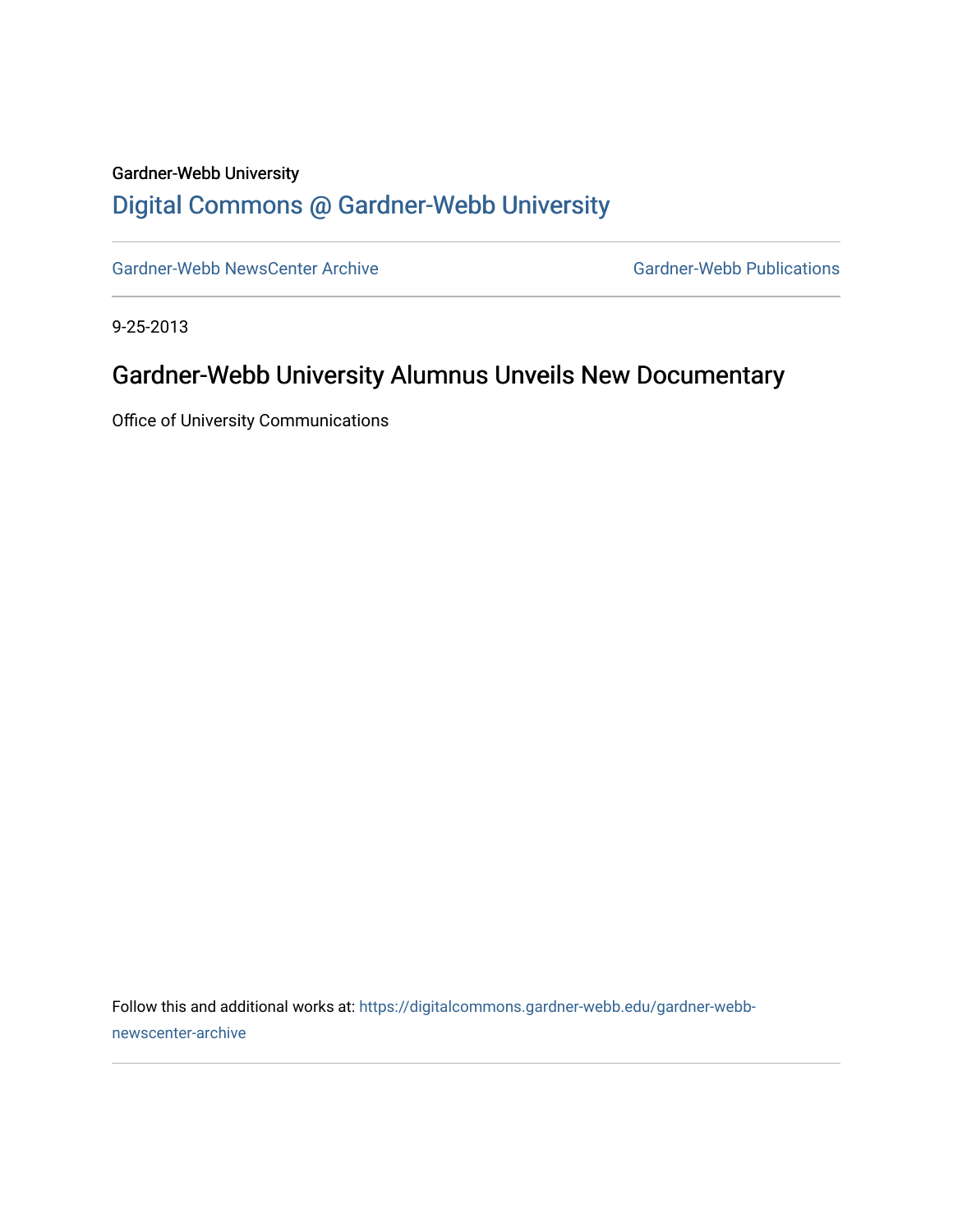## **Gardner-Webb University Alumnus Unveils New Documentary**

**webpublish.gardner-webb.edu**[/newscenter/gardner-webb-university-alumnus-unveils-new-documentary/](https://webpublish.gardner-webb.edu/newscenter/gardner-webb-university-alumnus-unveils-new-documentary/)

Office of University Communications **September 25, 2013** September 25, 2013

*Bruce Bowers ('68) Latest Work to Debut on Oct. 3 on WTVI-Charlotte*

BOILING SPRINGS, N.C.—When Bruce Bowers began investigating ideas for a new documentary, he was not expecting to take on an issue of tremendous social significance or to become an advocate for an overhaul of the country's foster care system. Yet, his piece "Without Perfect Answers," which will air on WTVI-Charlotte on Oct. 3 at 10 p.m., takes a closer look at some of the most inspiring—and the most frustrating—examples within what Bowers believes is a social system with many faults.

"What I like to do is tell stories. And wherever the story leads us, that's what we like to do," Bowers explained. "I didn't intend for it to become a social issue documentary. It just kind of happened. We followed the story, and that's where it went." Little did Bruce know that the story would lead him and his crew overseas to Jerusalem, Israel and an Israeli youth village.

Bowers owns Bowers Media Group, and produced the award-winning documentary "The Blue Ridge Parkway: The Long and Winding Road." As a student at Gardner-Webb before the institution offered a four-year degree, Bowers attended for two years and transferred to University of North Carolina at Chapel Hill where he earned a degree in radio and television motion pictures. He worked as a radio news announcer and later a television reporter which gave him a taste of storytelling on a much smaller scale. He understands that producing documentaries demands an ability to see the bigger picture while weaving together commonalities within a story.

"You go out and you shoot 30 hours of footage, and it's like a gigantic jigsaw puzzle dumped out on the table," he reflected. "Where on earth do you start? What's the first thing you're going to hook on and eventually turn it into an hour? So it's extraordinarily complicated."

The inception for his latest work began while Bowers was at a luncheon in Charlotte, N.C. He was asked if he knew about The Crossnore School, a boarding school founded in the middle of the North Carolina mountains in 1913 to serve impoverished children of the region. Intrigued, he scheduled an interview with the school's headmistress and the result is the documentary "Without Perfect Answers." Bowers' own perception of the foster care system in the U.S. dramatically changed after uncovering the difficult truth related to the needs of children in protective custody.